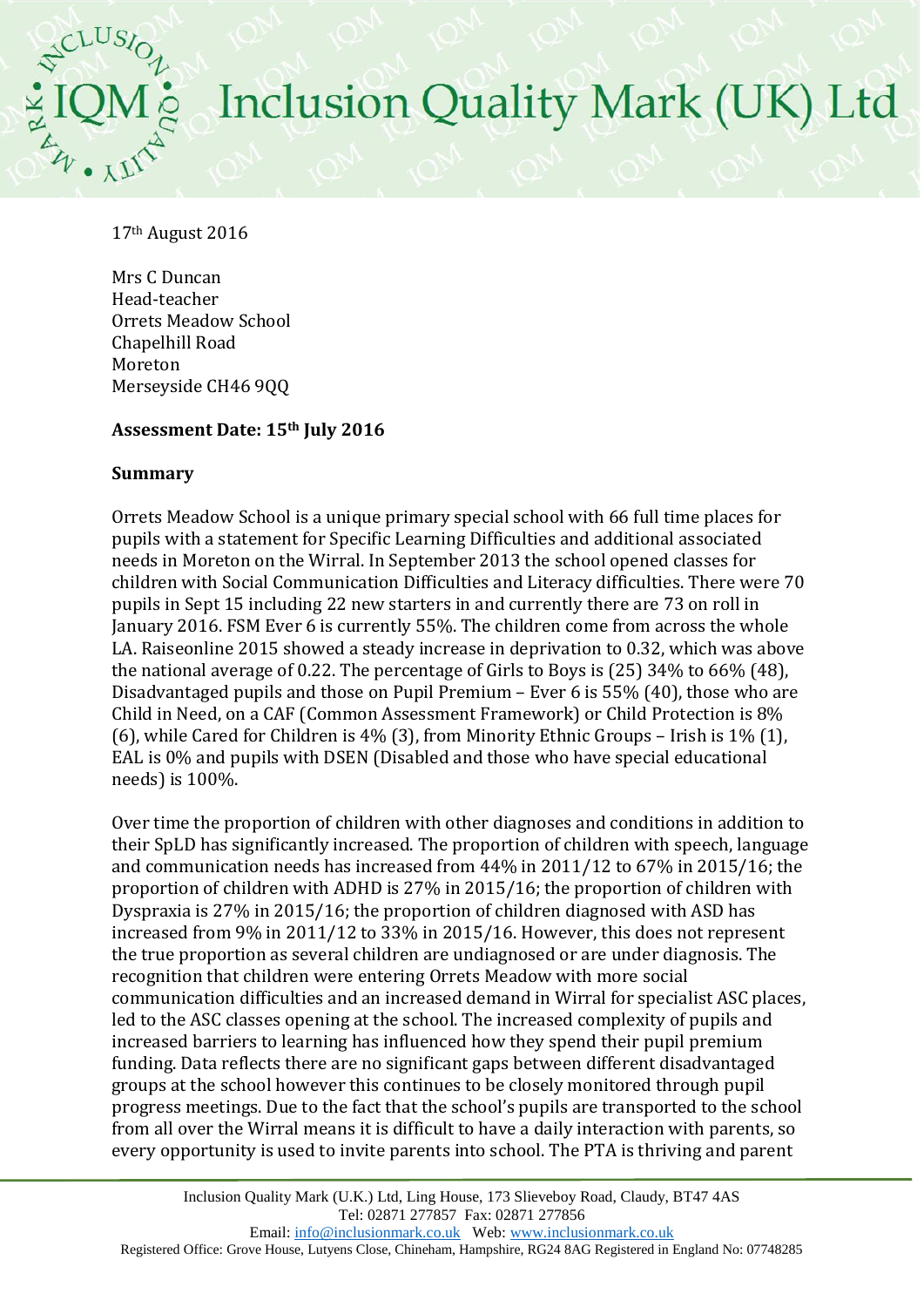workshops are well attended. Children join the school mainly in Y4 and Y5, often with very low self-esteem and highly developed work avoidance strategies. Opening a KS1 class has meant that they can provide earlier support and focused interventions. Since the last Ofsted inspection, in May 2012, when the school was described as outstanding, for the 3rd consecutive time, it has experienced significant change, including a new Head-teacher, new SLT, new Governing body and an ever changing national agenda for SEND. The school continues to be outstanding under the leadership of the dynamic head who has created a shared vision and desire amongst staff to drive the school forward. The school's motto is *"To raise the aspirations of every child and give them confidence to fulfil their potential through positive experiences."* Staff from the school and the in-house outreach team offer training to schools, teachers and teaching assistants. Support and advice sessions are also provided for parents of children receiving outreach support, as well as those who attend the main school. The school works in partnership with the LA and have a teacher who works part time for the LA supporting schools in narrowing the gap in literacy and understanding further SEN. School has worked with the LA to develop self-evaluation materials for schools to support them in becoming more dyslexia friendly. There are, at present, 20 teachers within the OMS Outreach Literacy Team, which is a self-funding service. This team supports the learning of children with literacy difficulties and Spld on an individual basis in mainstream schools. Assessments are completed and are used to create baseline information on which to set individual targets and form the basis of teaching programmes. Currently 68 schools buy into the OMS Literacy Service. The services that are based in the school include individual teaching in literacy and numeracy, mentoring of teaching assistants, support for SENCOs and inset on a variety of aspects of SEN. e.g. dyslexia friendly strategies, dyscalculia, spelling, reading, multi-sensory strategies.

The vast majority of pupils transfer to a mainstream Secondary school 23 from 23 pupils in 2014 and 22 from 24 in 2015, a fantastic achievement giving their starting points when entering the school. Of these pupils, 13 from 23 in 2014 and 8 from 24 in 2015 children made so much progress at the school and closed the gap with their peers that they did not need a Statement or EHCP when they left to go to their mainstream secondary school after being discussed and agreed with parents and the school.

Thank you for inviting me to view your fantastic school and please thank all of your pupils, staff, parents, and governors who spoke so openly about the school during the day of the assessment and about the extremely inclusive ethos that abounds there. My visit was very well planned and managed by Lorna Billington who also produced a detailed and very thorough self-evaluation document. The process which the school adopted in collating the evidence resulted in an accurate self-assessment of its policies, awareness and practice. Over the assessment it was clear to see evidence of your Motto *'to raise aspirations of every child and give them confidence to fulfil their potential through positive experiences',* that is clearly at the heart of the school, where staff, governors, pupils and parents work in partnership to ensure the best outcomes for all. Individual difference is clearly seen as a positive feature in this school, where everyone is encouraged to see the strengths in others. During the assessment I clearly saw this demonstrated in what I observed as I moved around the school and in everything you do as a school.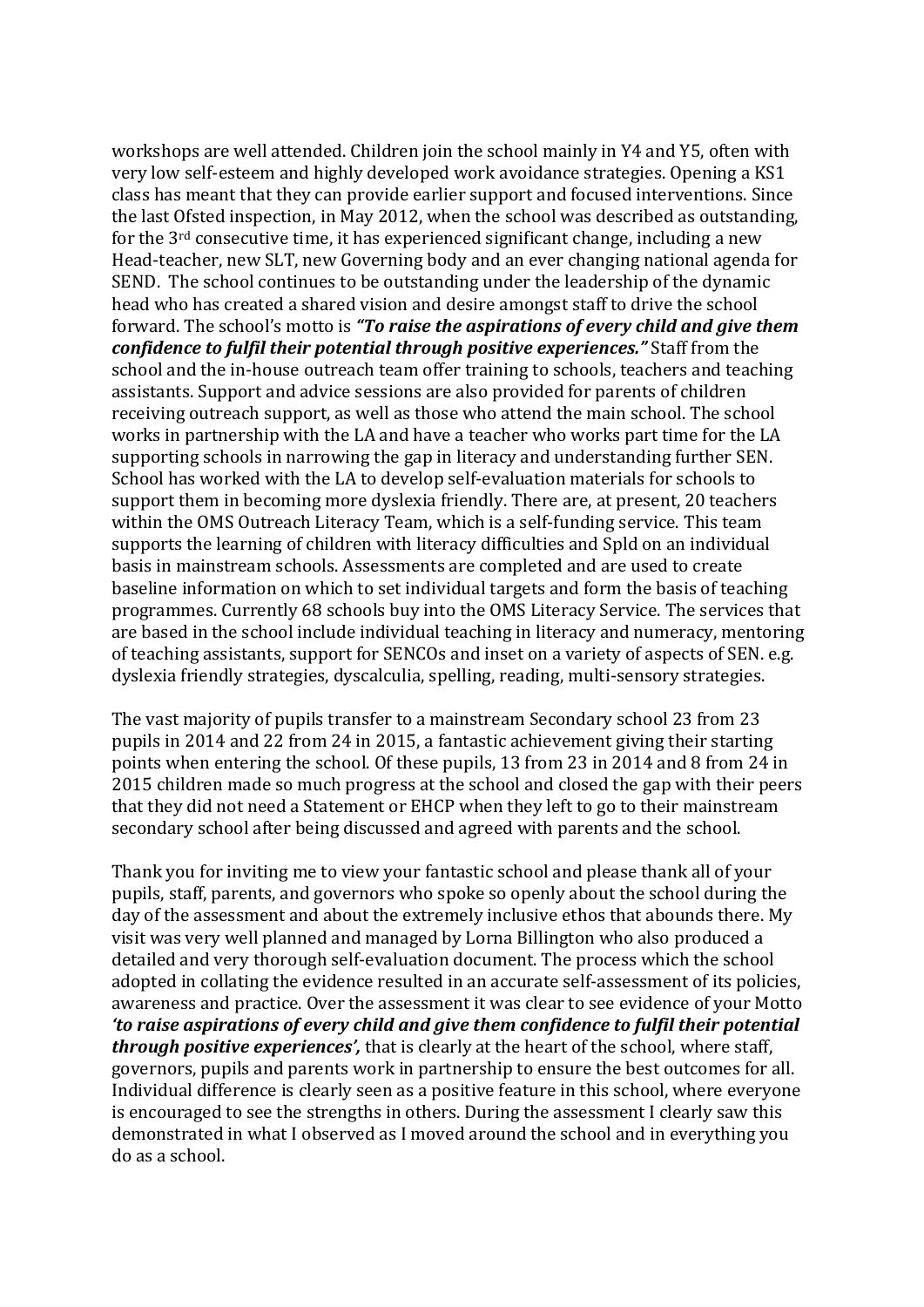Orrets Meadow School is a friendly and welcoming learning community within a bright and airy building that has been well considered and planned. This school lives and breathes inclusion; it is committed to ensuring the best possible education for all pupils regardless of ability, background, ethnicity, gender or disability. From the moment you walk through the door you receive a warm welcome from all. This is a school that continually seeks to enrich pupils' lives and give them a safe, happy and exciting place to learn and grow this was clearly evidenced when I spoke to pupils during the day. The school values the individual and promotes a 'can do' culture that is central to its inclusive ethos. All Staff and pupils are happy to share their school with you and celebrate their vision for an inclusive and successful school. The hard working staff is rightly proud of their pupils and of the work they do to promote excellent nurture and care for all. The building is bright and well maintained. Great care has been taken to ensure that spaces suit the needs of the learners and walls are adorned with numerous examples of pupils' work and colourful displays that enhance the building and contribute towards a very positive atmosphere. The school is a happy place to come to work and to learn. Pupils I spoke to during the visit were happy in the school and clearly were well cared for and nurtured by well-motivated staff in a well-resourced and well organised learning environment. The school is focused on providing the best possible outcomes for all children with the school`s actions to care for the more vulnerable pupils in my judgement is outstanding.

During my visit I was able to see the school at work and was able to experience the unique inclusive ethos and culture that is ingrained in its structure and is tangible to all who visit the school. Pupils are valued for who they are. The staff at all levels are very positive about the school and work exceptionally hard to ensure that the needs of all pupils are met. There is an outstanding rapport between the staff and the children in the school and a superb quality of support, care and nurture that is continually evolving to further enhance provision at the school. The numerous staff I spoke to during the assessment constantly showed their enthusiasm, are extremely hard working, motivated and professional. They are committed to ensuring every success for *their* pupils. Orrets Meadow is an impressively inclusive learning environment where pupils are encouraged to achieve their full potential and also as independent and selfdetermined human beings. Family members and staff are inspired to develop as individual learners and to contribute to the inclusivity of the school and this also filters out to parents and the local community, as evidenced by the parents I met during the day. Orrets Meadow School is a truly outstanding school. As evidenced by the last Ofsted inspection in 2012, *'Orrets Meadow is an outstanding school that is extremely successful in providing for pupils who are experiencing difficulty with their reading and writing' and 'Teaching is of the highest quality and is never less than consistently good'.* During the assessment there were numerous examples seen that showed a true Community School that proudly stands at the heart of its local community. The school is committed to including all children. Inclusion pervades every nook and cranny of the school, an ethos and a culture that includes all members of the school community. I was impressed by the confident, respectful, and happy pupils and by the shared vision not only of the Head-teacher and the Senior Leadership Team but by all of the staff employed in the school, who are committed to inclusion in its broadest and best sense. It is clear to see that the children really enjoy coming to school. There is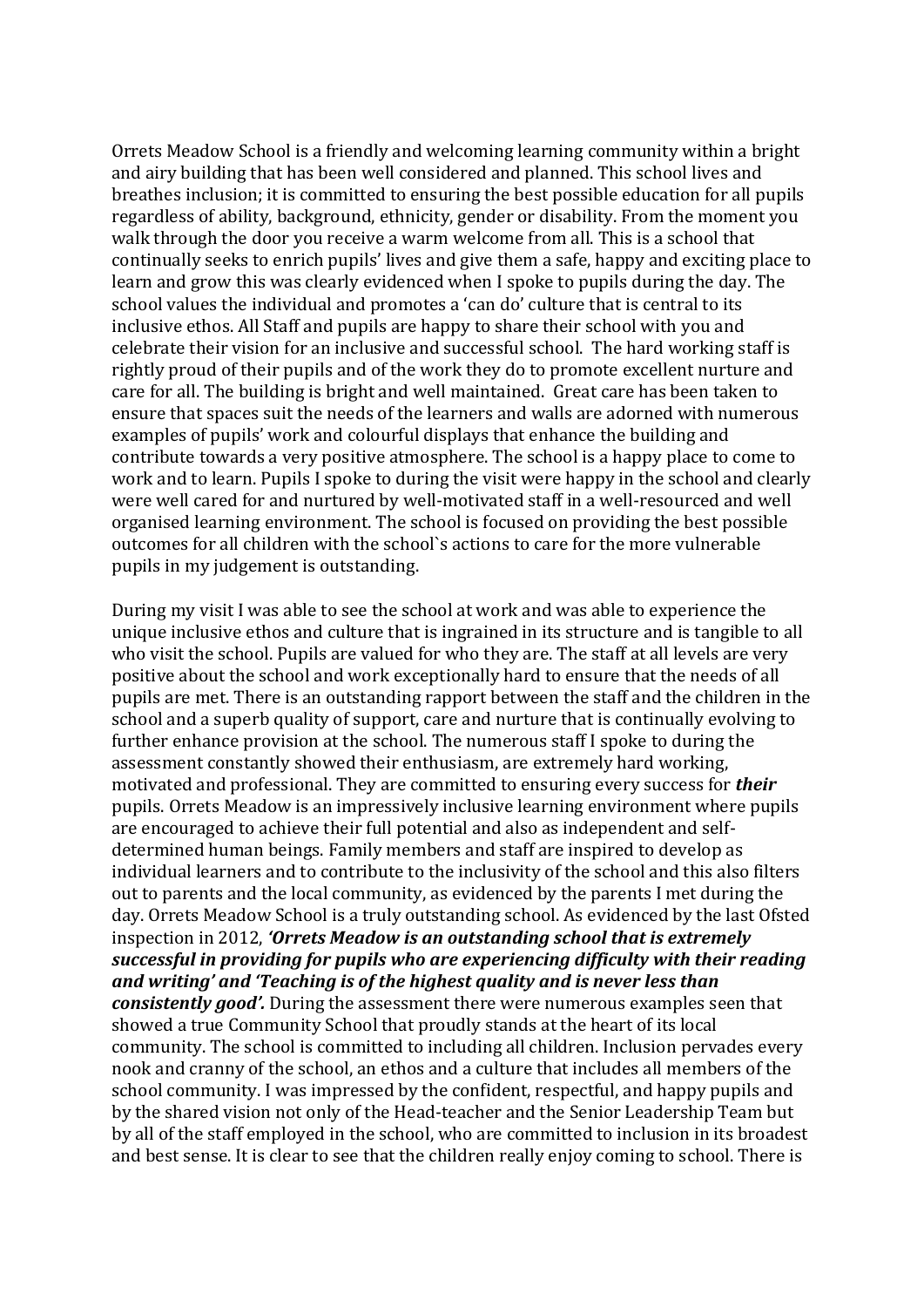a superb sense of care and nurture within the school and the community surrounding the school, where every member of the school is valued for who they are and what they might become.

Teachers plan very carefully to identify and meet the needs of all pupils utilising the support staff that are highly skilled and work as key professionals alongside teachers. There are outstanding relationships between the pupils, the staff and the Governors who are very much a part of the school. Every member of staff and adult who works in the school is a positive role model for the pupils modelling the behaviour which they expect, following the school rules *'Be Nice, Try Hard, Never Give up'* evidence of which I clearly saw during the assessment and in conversations with staff, parents, pupils and Governors. There is very much a family feel to the school and its community. Behaviour in classrooms, around the school, outside in the very well maintained and equipped play areas during the assessment was exemplary. There are excellent systems in place to support the children and their families. The school 'knows itself' really well and has the highest expectations of all members of the school.

Adults employed at every level in the school feel valued not only by The Senior Leaders in the school but by the pupils and their parents. They have access to high quality CPD whether through in-house or external courses. Teachers, and support staff work together as a team and support for children in the classroom is outstanding. Physical access in and around the school is excellent. Classrooms and corridors are bright and do not feel enclosed. The school building is clean and well decorated and together with the outside areas is free of litter. The school is very well resourced with good quality teaching and learning materials and pupils were seen to be able to access all of the resources they needed for their learning.

Parents are exceedingly positive about the school and that it is an open and honest place, where they feel comfortable, listened to and valued and where not only will their children be supported but they know they will be supported as a family and they especially value the home school link worker who takes responsibility for pastoral care and support for both the child and the parent. She often supports children and families by transporting them to and from doctor appointments, with Child in Need and Team Around the Family interventions, with housing issues that may affect the pupils, social care situations and in situations such as these as well as many others; parents may call on her for support in this area. This allows pupils to benefit from immediate support to ensure the best care for each child. Parents I met at the end of the assessment said that they always receive a very warm welcome and that staff are willing to discuss any issues and support their children. School communication with them is very good and the school is proactive in letting them know how well their child is doing without them having to ask for the information all the time.

School governors are regular visitors to the school and are well informed about the work of the school and the progress that the children are making. The Governors are very clear that 'Orrets Meadow' is a truly inclusive school' and that they will do everything they can to support this. Governors have first-hand knowledge of the work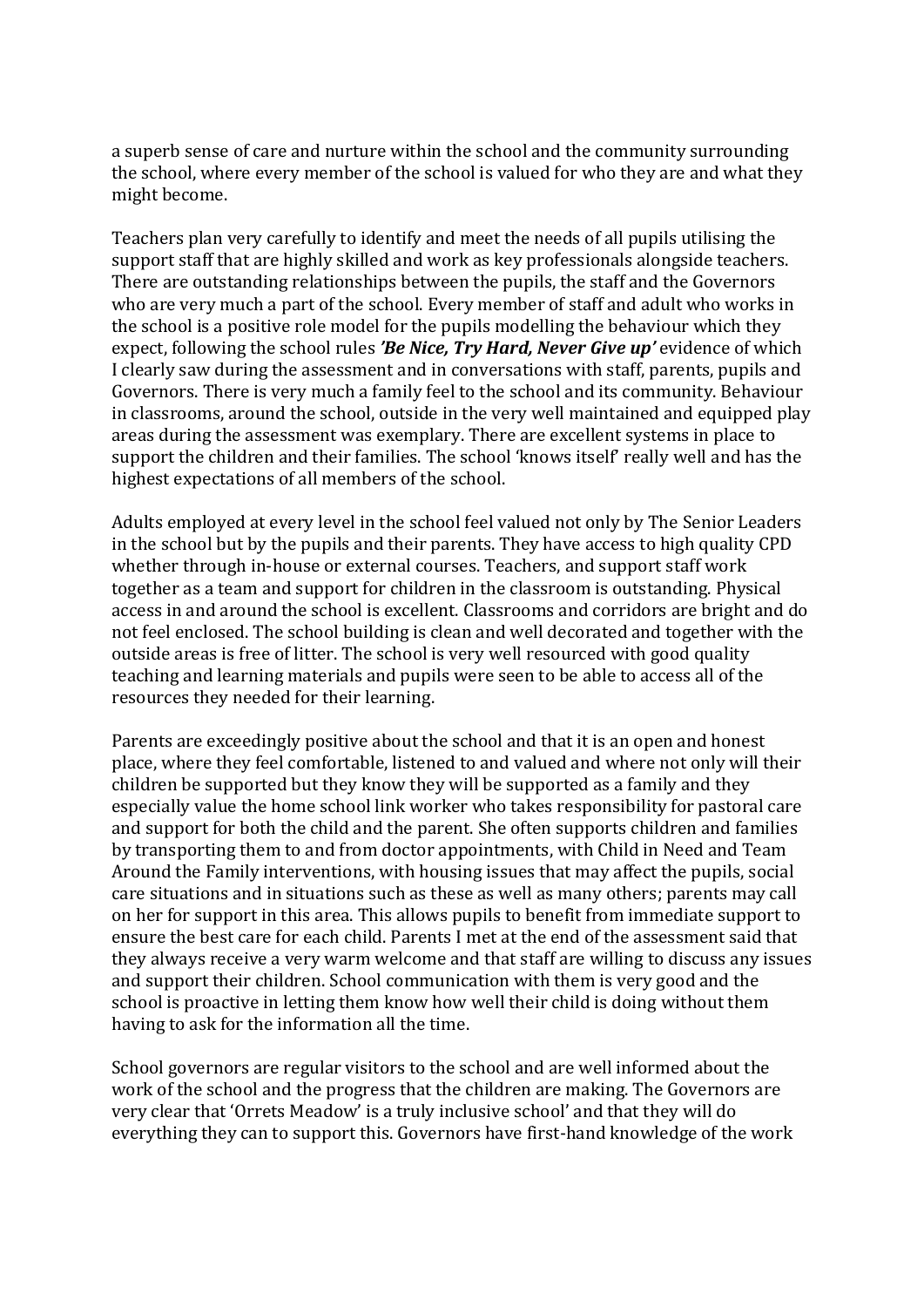of the school through monitoring and evaluation visits and are known to pupils and parents through their visits to school.

# **The key strengths of the school**:-

- Inspirational and aspirational leadership across the school at all levels.
- Extremely professional, motivated and enthusiastic staff with a passion for teaching and the development of pupils' learning abounds.
- Excellent use of pupil premium funding and tracking to support pupils.
- Excellent support for staff and pupils at all levels, including training and CPD as appropriate.
- **There is a very strong and stable Governing Body that is fully involved and** integrated into the life of the school, actively promoting the inclusion policy of the school. Governors are well trained and knowledgeable about the school and provide both support and challenge to the school. They know that their contributions are valued by the school.
- There is a superb transition and induction process that the school follows that is individualised in order to best suit the needs of pupils and their families at entry to the school. This is evident at both entry to the school and at transition to secondary school where the school goes to great lengths to ensure transition is as smooth as possible. They should be commended for this.
- **Pupils come first and they are encouraged to do their best, irrespective of ability,** disability, social background, ethnicity or gender.
- There is a quietly vibrant feel to the school within an outstanding nurturing and caring learning environment that sets the tone for learning and enjoyment for the staff and pupils.
- The emotional and educational support for all pupils is an outstanding feature of the school and is a key element of its success and why it is valued by the local community. Parents and families praised the school for regularly going beyond what is expected to ensure successful outcomes for the children and families.
- Staff morale is exceptionally high and excellent relationships were evident throughout the visit between staff, pupils, parents and governors. Staff felt that there was a support network not only for pupils but also for staff and families which ensured the school was a happy place to be. They felt that they were very much a family who worked and supported each other to achieve the best for themselves and the pupils in their care.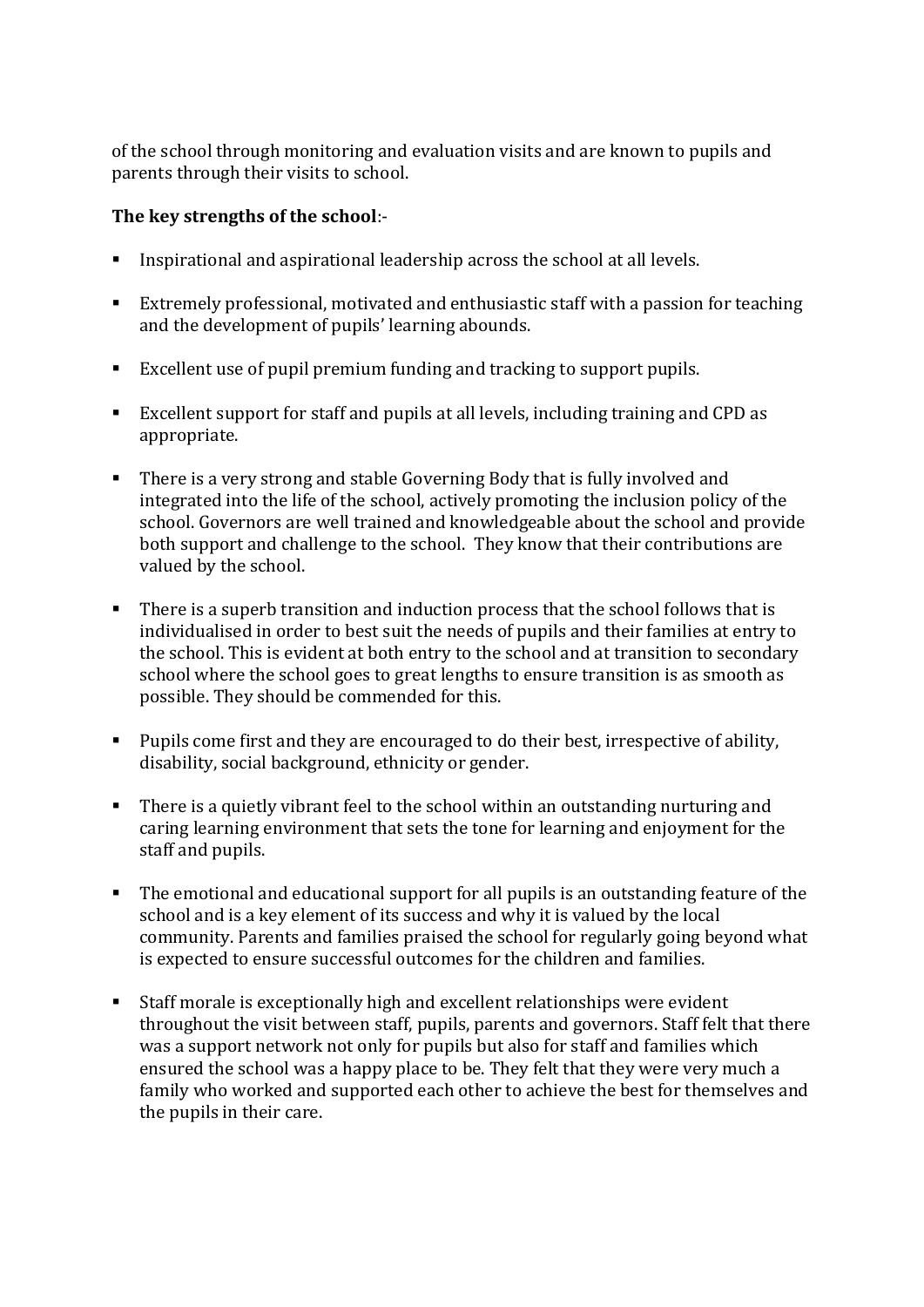Pupils feel safe, nurtured and proud of their school and of the progress they make. They are happy, enthusiastic and well-motivated.

I am of the opinion that the school fully meets the standard required by the Inclusion Quality Mark. There are only minor areas requiring development and the school is aware of these. I recommend that the school be awarded the Mark and be reassessed in 3 years' time. I further recommend that the school be awarded the Inclusion Quality Mark Centre of Excellence award. If the school chooses to pursue this status and it were to be awarded the school would be subject to annual review from this point forwards.

## **Assessor: Steve Gill**

# **Findings confirmed by Inclusion Quality Mark (UK) Ltd:**

TMCCas

…………………………………………. Joe McCann MBA NPQH Director of Inclusion Quality Mark (UK) Ltd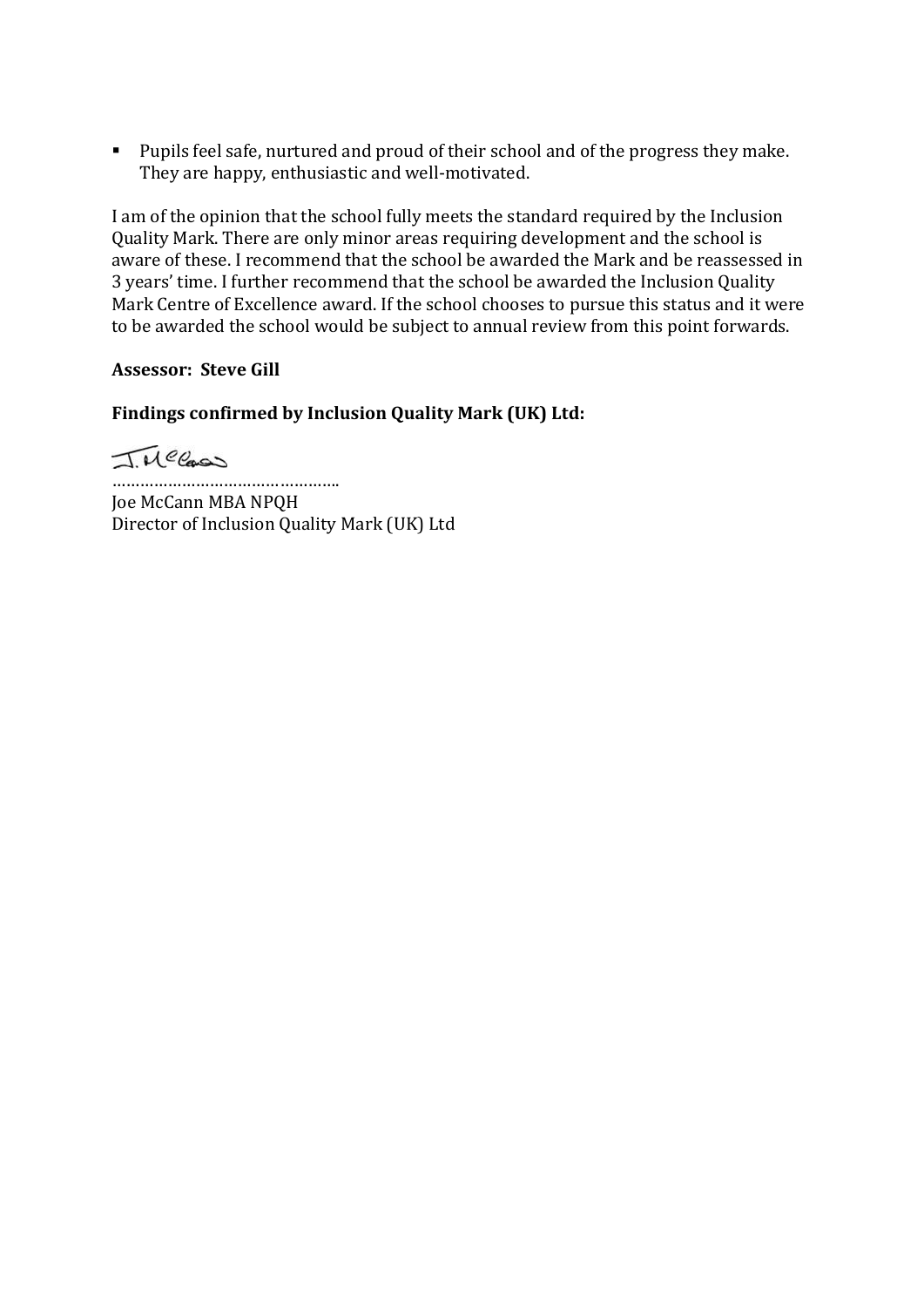





# **Element 1: The Inclusion Values and Practices of the School**

The school aims to meet the needs of individual pupils through highly effective learning and teaching, ensuring effective partnerships between, pupils, parents, multi agencies and staff. Training and staff development is planned around support for the needs of the pupils. For example, speech and language and communication training, parent support groups for ASD, literacy and maths. Pupils who attend Orrets Meadow have already been through a process of identification and early interventions set up in mainstream schools which have, for most been in place for two terms. When children are still underachieving or seemingly making no progress then children will be reviewed through the EHCP and allocated a placement. Once settled children will be assessed and an individual learning programme set up guided by phonics, reading and mathematical baselining. Additional factors related to ASD, Spld as well as many other conditions may support the initial decision for their place at Orrets.

The school's mission statement *'to raise aspirations of every child and give them confidence to fulfil their potential through positive experiences'*, is clearly at the heart of the school, where staff, governors, pupils and parents work in partnership to ensure maximum achievement for everyone involved in the school and this includes pupils and staff. Individual difference is seen as a positive feature in this school, where everyone is encouraged to see the strengths in others and encouraged to be an individual. Inclusion is lived and breathed in the school and comes from the inspirational leadership of the Head-teacher and her senior leadership team. The school is extremely rigorous in ensuring that all pupils' needs are met in a detailed and effective way. The atmosphere at the school is friendly and welcoming. This is a vibrant, purposeful learning environment, where children feel safe and happy. Pupils spoken to were certain that if they were worried or concerned they were happy to approach any member of staff for help. There is an extremely strong sense of care, nurture and respect which is evident across the whole school community. The school's core values are evident in and around school. Children and staff work hard to maintain the core values of friendship, respect, perseverance and trust. The school has a clearly defined inclusive ethos and philosophy that underpins everything it does and it works hard to maintain a highly inclusive environment.

#### Strengths:-

- Orrets Meadow School has a clear view of their purpose and is a school in which inclusion lives and breathes and is ingrained in the structure of the school. The Head-teacher has a very clear vision for the school, central to which is inclusive practice. She is very well supported by her senior leadership team, by all staff and the Governing Body.
- The whole of the school staff take ownership of inclusive practices within their departments, classrooms and roles. The Head-teacher ensures inclusive practice through policies and training.
- **Pupils make excellent progress due to the teaching, monitoring and tracking they** receive. This is underpinned by the staff knowing the children exceedingly well. Data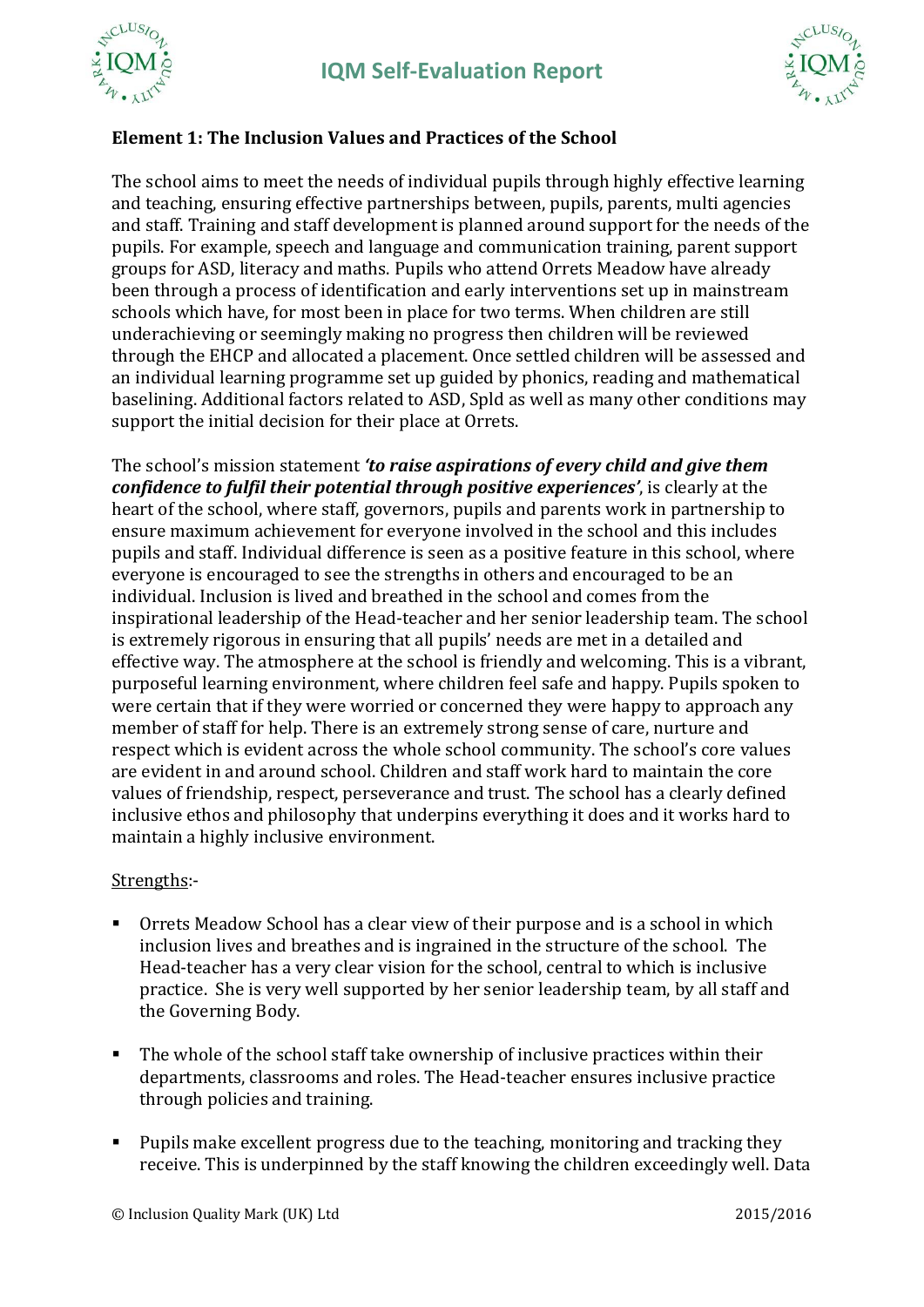



is carefully analysed and used to inform planning.

- The Home School Link support worker who enhances liaison between home and school for vulnerable pupils is a very visible and well used strength of the school in its first full year it has already demonstrated how much the role is needed.
- Providing a Specialist PE subject Leader/teacher ensuring a lasting legacy of good quality PE and sport throughout the school and also employing a second specialist teacher from a partner special school to work alongside him and organise personalised programmes of support and development for each member of staff is a model of good practice, as evidenced by the Ofsted case study in October 2104. The school is also involved in developing apprentices through Apex Sport Apprenticeships and has employed a PE apprentice to work alongside the PE teacher and in discussion he sees it as an excellent way to begin his journey to become a teacher and the school is at the point of employing a further PE apprentice for Sept.
- Providing a Specialist PE subject Leader/teacher ensuring a lasting legacy of good quality PE and sport throughout the school and also employing a second specialist teacher from a partner special school to work alongside him and organise personalised programmes of support and development for each member of staff is a model of good practice, as evidenced by the Ofsted case study in October 2104. The school is also involved in developing apprentices through Apex Sport Apprenticeships and has employed a PE apprentice to work alongside the PE teacher and in discussion he sees it as an excellent way to begin his journey to become a teacher and the school is at the point of employing a further PE apprentice for Sept.
- The Inclusion values of the school embrace the needs of parents, carers and all staff members as strongly as children's. Parents and staff spoken to felt their ideas and suggestions were taken seriously.
- There is an outstanding level of personal support for pupils, they feel able to approach any member of staff for help. The school passionately believe that pupils and families should be at the heart of their work and often go beyond what is expected to ensure they are included and supported.
- It was abundantly clear during the assessment that all adults working in the school are very happy and that they feel valued and supported. There are very effective arrangements for newly qualified staff and staff new to the school. They demonstrate admirable responsibility for their pupils' welfare and progress, continuously seeking to improve their practice through high quality CPD provision.

# Areas for development:-

There are no areas for development other than those already identified by the school as *'Future Plans'* for this element in the SER. The school shows exemplary practice in enacting its Inclusive ethos and practice.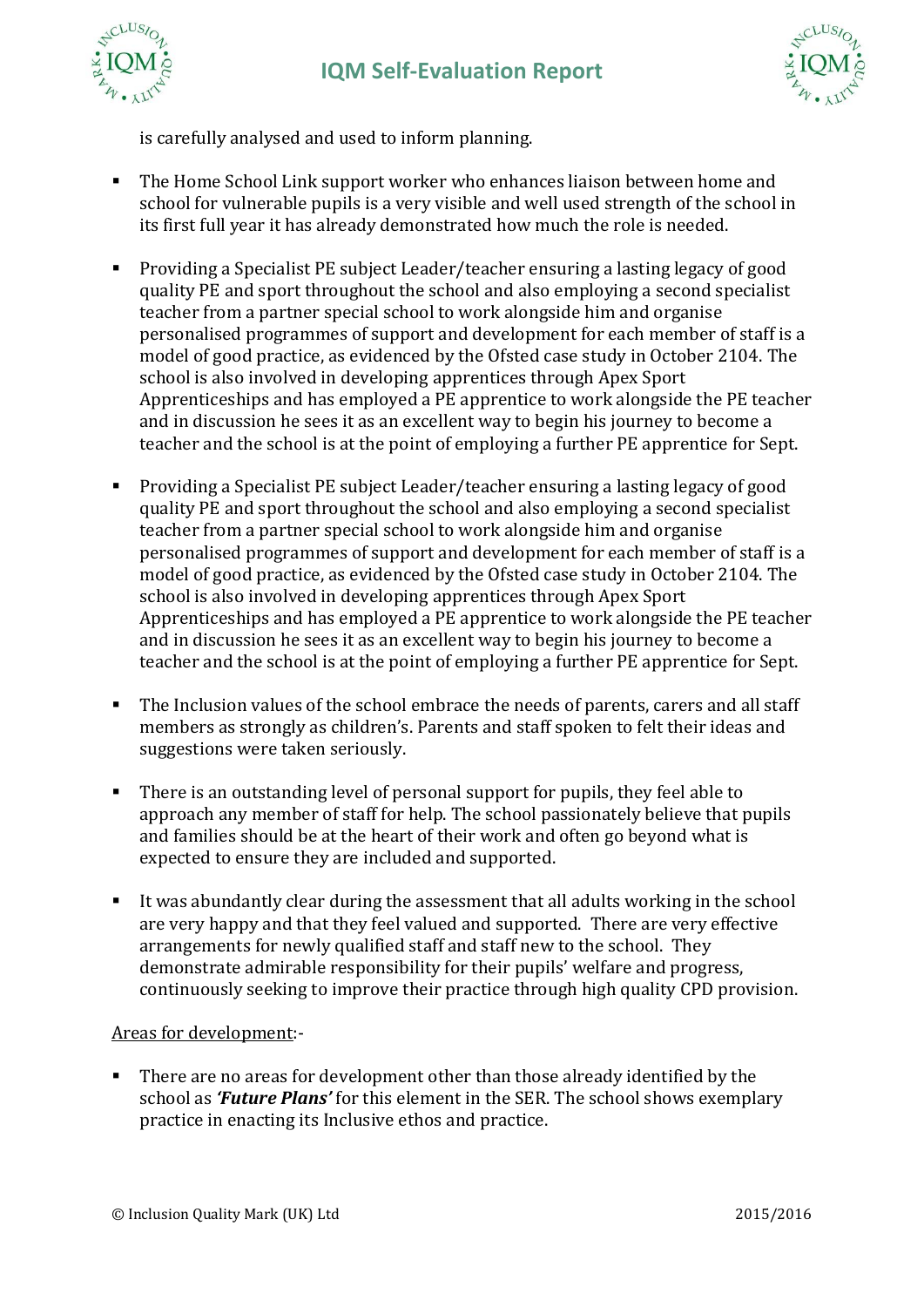





## **Element 2: The Learning Environment, Resources and ICT**

The school is organised with the children in mind. Corridors, classrooms and nonlearning areas are displayed with thought messages and images promoting values, good work and moral messages. There is an excellent emphasis on visual reminders, cues and symbols to support learning and safety. The school rules are evident in the hall, and classrooms. To ensure inclusive learning visual timetables, aids and behaviour and achievement boards are in each class. It has been well utilised to ensure inclusion. Each class is well equipped with ICT equipment as each child has access to their own computer. Each classroom has an interactive large screen monitor which allows children to work in an interactive way within the class and lessons. Clicker 6 for writing, bug club for reading and Mathletics for maths allows children to progress at their own pace. The nature of the programmes allows the teacher to challenge and yet support the pupils to enhance learning and progression. The use of iPads allows pupils to keep up with the latest technologies and innovations such as the school is currently raising money to supply the school with a 3D printer. A number of ASD pupils have Sensory Processing Disorder a condition in which the brain has trouble receiving and responding to information that comes in through the senses. This prevents the child providing appropriate responses to the demands of the environment. As a result, the school developed a 'sensory circuit' that they accessed in the hall to improve sensory processing, it was so successful that it has been rolled out to other pupils in the school. The school's outside environment allows children to express themselves physically and emotionally where they are fortunate enough to have a sensory garden, which was designed with pupil input, a beautiful resource used by the whole school. The three ASD classes have direct access to the outdoors where they grow plants and seeds. The ASD class that works with the younger children has a large outside area used for meeting continual provision when required. All children play together on the large well equipped yard. Outside apparatus includes a basketball net, climbing frames, swinging ropes, walking ropes, a log bridge, gazebo as well as floor marking and a grid for children to explore and play with. At lunch times games such as skittles, skipping ropes, scooters, 'big feet' and stilts are used to allow self-expression and learning through play. They have recently received training for outdoor education which will now be integrated into PE and group activities, a wonderful enhancement to supporting selfawareness at all levels of ability.

#### Strengths:-

- The internal environment of the school is bright and welcoming. Careful consideration of the needs of learners has been taken to develop and provide a calm and attractive place where adults and pupils feel comfortable and valued. The displays reflect the inclusive ethos by celebrating the achievements of all.
- **The excellent understanding of Sensory Processing Disorder and the adaptation of a** sensory processing circuit to support changes that has since evolved to a school wide initiative that is having a positive effect on pupils.
- Orrets Meadow School provides a safe and engaging environment for learners. The school's values, behaviour expectations and achievements of pupils are displayed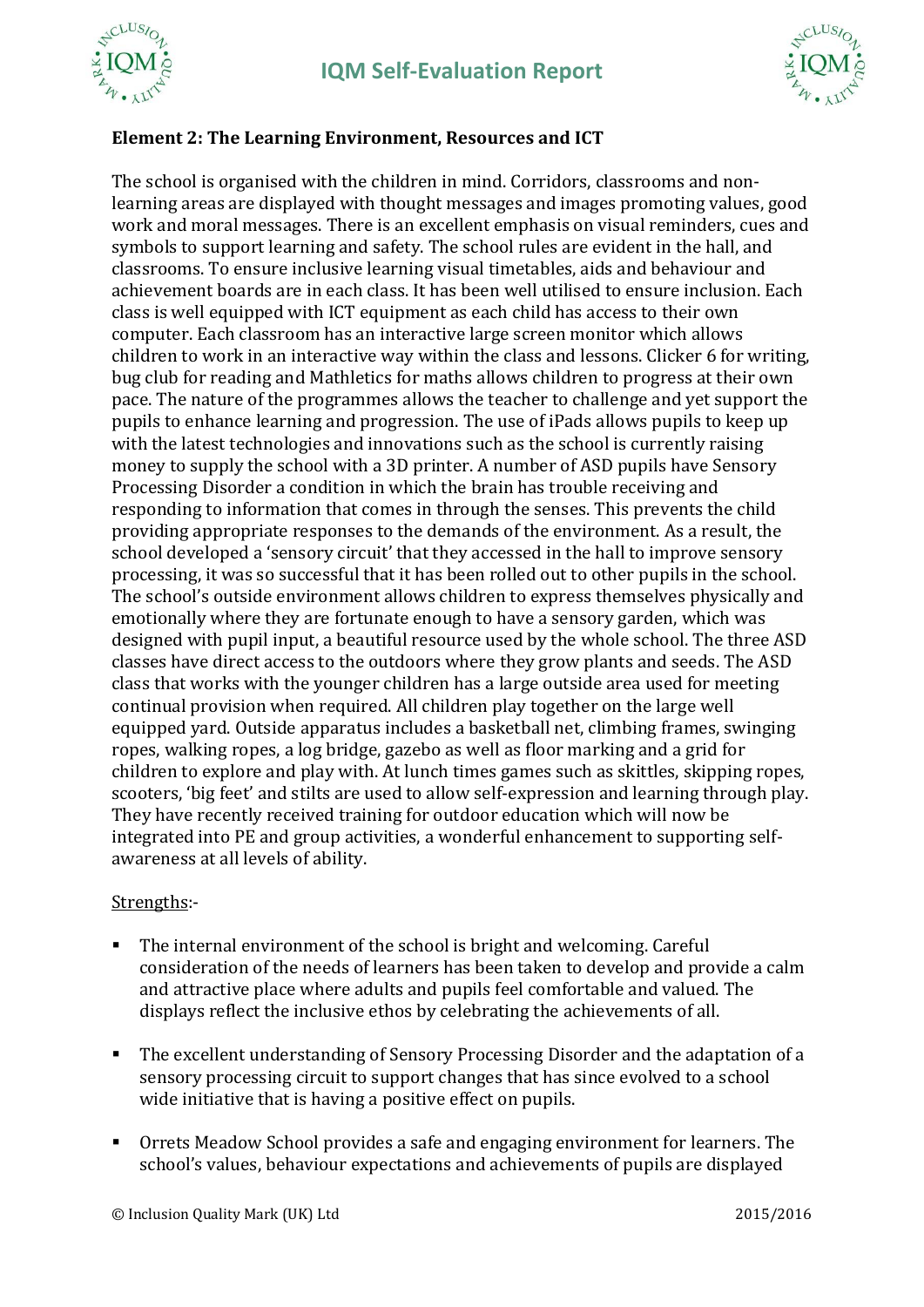



prominently around the building. This ensures that pupils have a strong sense of belonging and a clear understanding that they are all valued members of the school community.

- Teaching assistants are effectively deployed, are well trained and are involved in all aspects of pupil planning, target setting and assessments.
- Classrooms are appropriately furnished and very well resourced. Equipment is provided for those with identified needs to ensure that all are able to participate in learning. The provision of resources is carefully considered and monitored to ensure that they are appropriate and well used.
- There is good provision of technology and pupils have access to computers, personal laptops and iPads. There are interactive large screen monitors in each classroom which allows children to work in an interactive way within the class. A range of suitable equipment and software is available for all needs such as Clicker 6 for writing, bug club for reading and Mathletics for maths allows children to progress at their own pace.
- The outdoor learning environment provides superb opportunities for recreation and learning. There are spacious playgrounds and play equipment. The grounds provide a fantastic space for a wide range of physical activities.

## Areas for development:-

 Areas for development already identified by the school as *'Future Plans'* for this element.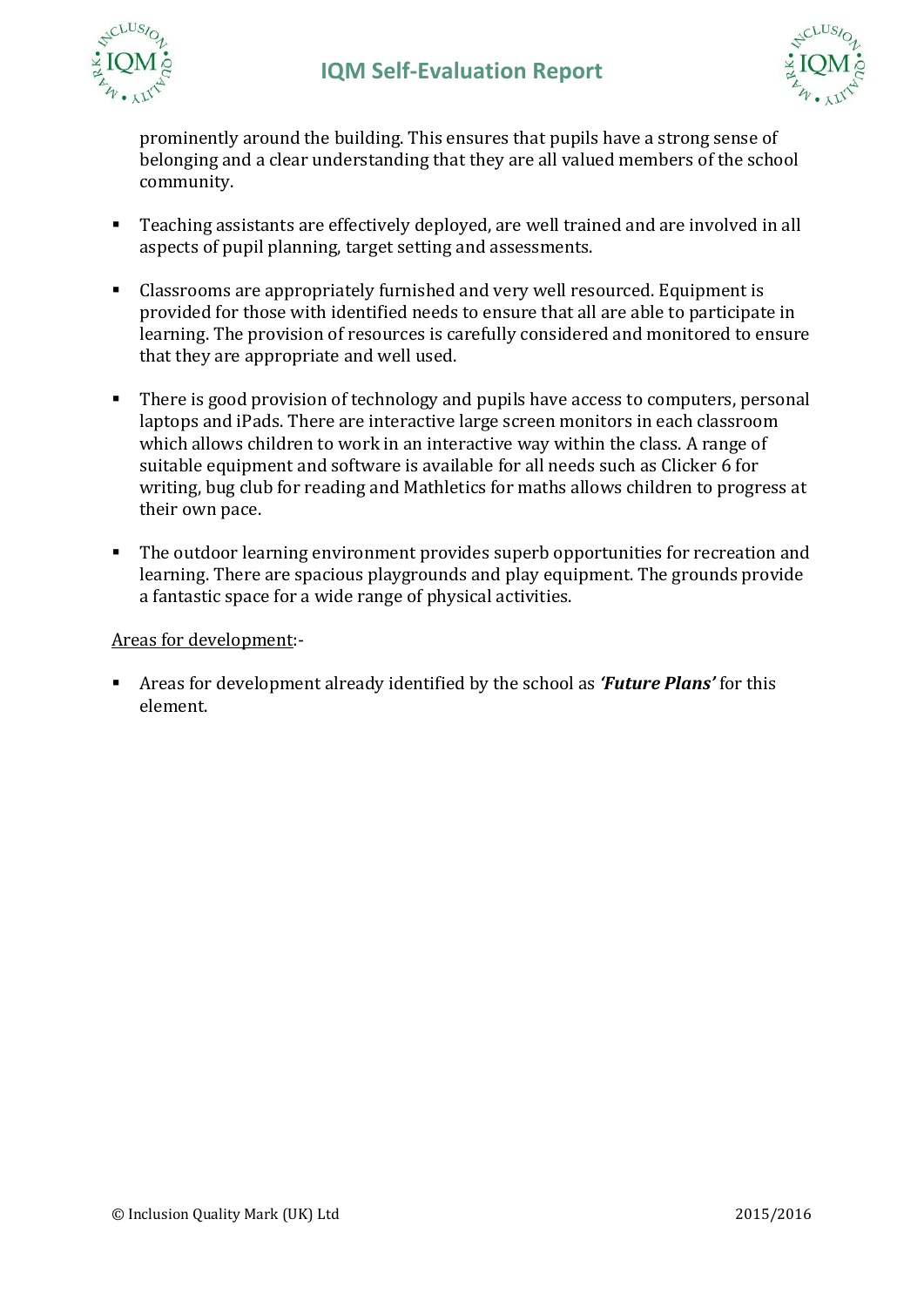





# **Element 3: Learning Attitudes, Values and Personal Development:**

The school works hard to develop positive attitudes amongst its pupils, a hardworking, caring, learning supportive inclusive environment. The core school rules: Work Hard, Be Nice and Never Give Up are echoed through each classroom and mentioned daily. Orrets Meadow has a Young Leader programme that runs during lunch-time that promotes leadership skills through a Young Ambassadors Peer Leaders Sports Programme with 12 pupils 1 day a week and with 28 pupils who lead on Sports day where all pupils were involved; a strong school council that is active in the school providing support for other pupils through initiatives such as the 'friendship bench' that was installed on the playground and where lonely or upset pupils can sit and be seen and then someone will come and talk to them; an assault course - both fantastic ideas, a head boy and head girl, the 'Thumbs UP' education programme a CBT approach to working with pupils for selfesteem, confidence, positive thinking, empathy, mindfulness, and a range of other support strategies through Golden Time, themed PSHE assemblies. There are also themed weeks that include British values, world religions and rights and responsibilities, as well as Safety Assemblies, local community links with visits from the police, fire brigade and road safety officers. The school has a House point system and competition that is coupled with Planets Celebration assemblies each week, each pupil belongs to a planet – Mars (red), Neptune (blue), Earth (green) or Saturn (yellow). Bullying is not a major issue and much has been done to ensure that children are safe. There have been no exclusions since 2012. The great majority of pupils get on well together and have a clear understanding of right and wrong. They have good opportunities to learn about other cultures through the curriculum and have opportunities to learn about those from backgrounds different from their own. PSHE and Character Education are given a high priority and permeate lessons throughout the day and across the curriculum. British values are promoted throughout the school day and as part of a themed week called 'Being British'.

## Strengths:-

- Pupils during the review were extremely well behaved, polite and enthusiastic about school. It was a pleasure to engage with such delightful children.
- There is a strong culture of mutual respect embedded throughout school where all children are fully included. The pupils whom I met during the visit were friendly and polite showing respect for each other and for adults. They are a credit to the school and a testimony to the whole school focus on the teaching and modelling of good manners through the school rules. Pupils are positive about their school experience.
- The staff has a very good knowledge of the individual needs of all pupils. They understand their medical and academic needs, social and emotional needs and family histories. As a result, children feel safe and nurtured.
- Care and compassion is embedded within the ethos of the school. Tolerance and understanding of others is enhanced through many opportunities to learn about their own and other faiths and cultures.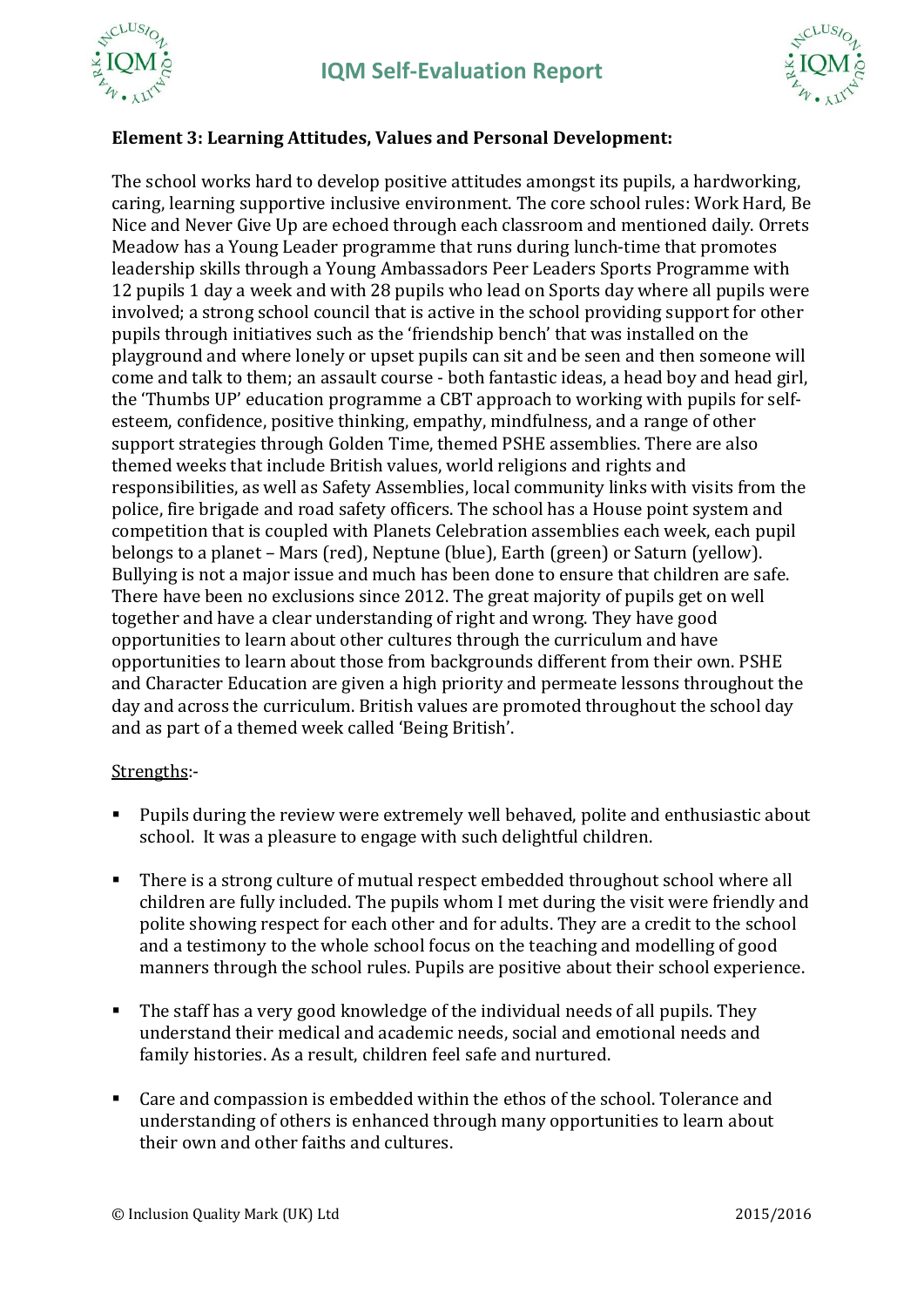



• There is excellent lunchtime provision with a huge range of lunchtime clubs available: e.g. Dance, drama, outdoor activity, football, netball, Boccia, sitting volley ball, computer club, Minecraft club, model building, art club, sewing club. A high percentage of children choose lunchtime clubs.

## Areas for development:-

 Consider participating in the Anti-Bullying Ambassadors Programme run by the Diana Award that would support peer mentoring already in place.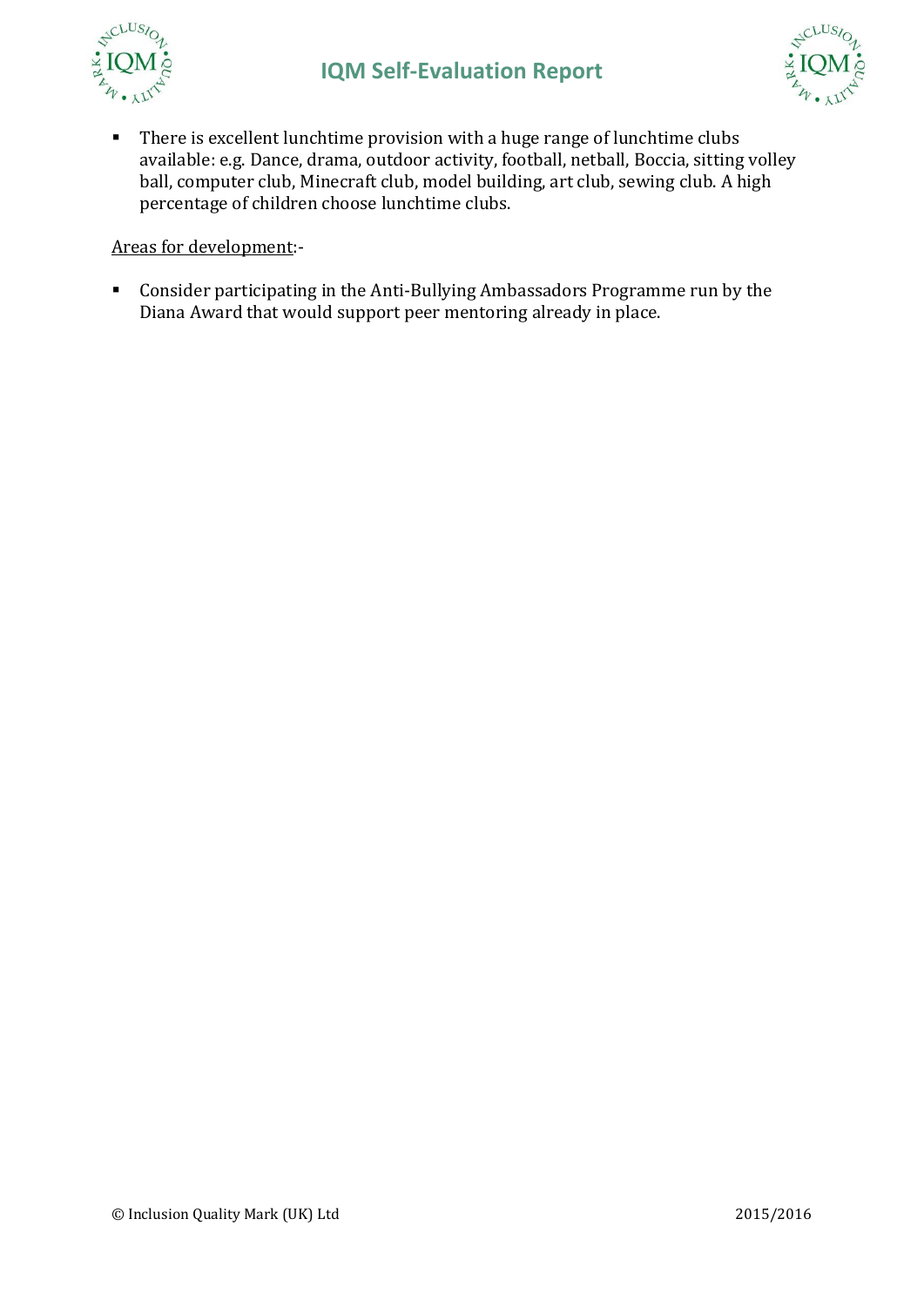



# **Element 4: Learner Progress and the Impact on Learning**

The school has a rigorous tracking process which identifies each child's progress against expected attainment. Any identified area where additional support would be beneficial is identified and intervention programmes actioned. Teaching assistant support is deployed appropriately taking into consideration the needs of children. Recording of pupil progress and analysis of results is done regularly, to ensure that staff are able to respond immediately to information gathered. Teamwork is a highly visible strength of the school. Strong working partnerships between teachers and support staff were clearly seen during the assessment and are evident across the school and support the learning needs of all, ensuring that all pupils achieve as well as possible. There is an outstanding quality of provision for all pupils

The school works hard to ensure that all pupils, regardless of need or disability are fully included within the provision. Individualised learning needs are identified through varied assessment procedures and a range of interventions are provided to support pupils.

#### Strengths:-

- The quality of teaching is continuously reviewed. Children are very well taught in their classes, with excellent differentiation and well-led use of classroom support staff.
- Orrets Meadow is meticulous in the way it tracks pupils and responds to their learning needs. The use of data to inform interventions is very good.
- Early identification of specific learning difficulties is not seen as an end in itself because the quality of teaching and internal support is so good. Barriers to learning and specific learning difficulties are continuously monitored with interventions and support regularly reviewed. There is an excellent adult-child ratio so that children develop skills quickly.
- There is a comprehensive and well thought out programme of activities for pupils that is ongoing throughout the year at lunchtime and at other times.

#### Areas for development:-

 Consider the use of PASS to give the school greater detail and information on Pupils Attitudes to Self and School, alongside the surveys that the school already utilises.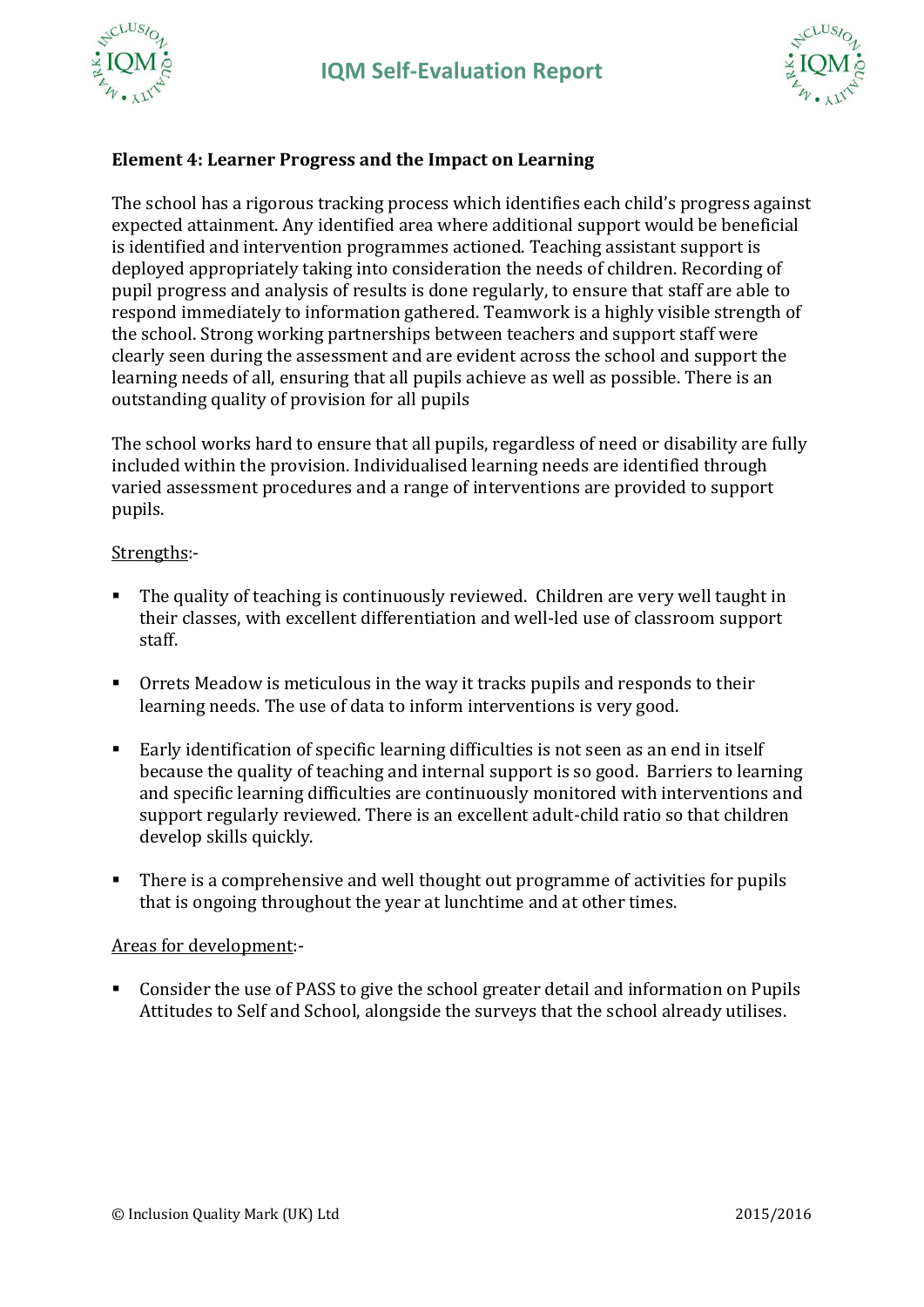





# **Element 5: Learning and Teaching (Monitoring)**

Evidence is gathered from pupil progress and assessment data, lesson observations, learning walks, teachers' planning, work scrutiny, discussions with pupils and teachers, surveys of children and parents. As a school community Orrets Meadow is committed to continually developing knowledge and understanding in all areas pertinent to education, so that teaching is outstanding across the board. The school encourages all stakeholders and supports them to reach their full potential. There are a great many strengths identified in teaching and learning at the school. All teachers have targets which links with the whole school development plan and the teachers' standards. The school is extremely thorough in monitoring all aspects of learning and teaching and this ensures a high degree of consistency of standards and approaches across the school. Lessons are based on the current national curriculum. However, at Orrets Meadow it is usual that children for example in Year 6 may be working at objectives from year 2 due to their specific abilities and needs and therefore the school's curriculum is dynamic and allows for a comprehensive coverage of topics facilitated at a pupil led level of progress.

Teachers' passion for teaching shines through and pupils are fully engaged as a result. Teaching is lively, interesting and often inspirational. The curriculum is based on the needs and requirements of the children within the school. Planning is changed, updated and evaluated for all pupils and amended when necessary to ensure equality of learning opportunities. Teachers constantly review and reflect on the changing needs of their pupils, ranging from differentiated work, seating positions, coloured overlays, paper pencil grips, small targets, social groupings, sound, light, smell sensory overloads, as well as many others. Differentiation is very effective because teachers know their pupils very well. The quality of marking is good with teachers' feedback ensuring that pupils know exactly what it is they need to do to improve and thoroughly enjoy their lessons. Something I would attest to from conversations with staff and pupils and during visits to classrooms during the assessment. There is an excellent use and range of technology used in classrooms. Classrooms are busy and happy places where pupils are focused on, and fully engaged in, their learning. The school's marking policy 'a star and target' is used effectively. The star records a comment, action or work that is well done. The target is written to enhance a learning objective or progress from it. Pupils at Orrets Meadow may struggle with reading due to the nature of their condition so targets are read and explained during the marking process or at the start of the next lesson. Children then complete targets supported or not depending on their need. When children are able to they are encouraged to complete a peer assessment and record a target and verbal evaluations and responses are encouraged frequently. Daily marking and assessment informs planning for next steps.

## Strengths:-

 Excellent leadership of teaching and learning is a significant factor in the high quality of provision in Orrets Meadow. Rigorous monitoring of all aspects is undertaken by the Head-teacher and her team. This ensures that all policies and procedures are effectively implemented and that there is a focus on learning. Performance management procedures effectively support the drive for excellence in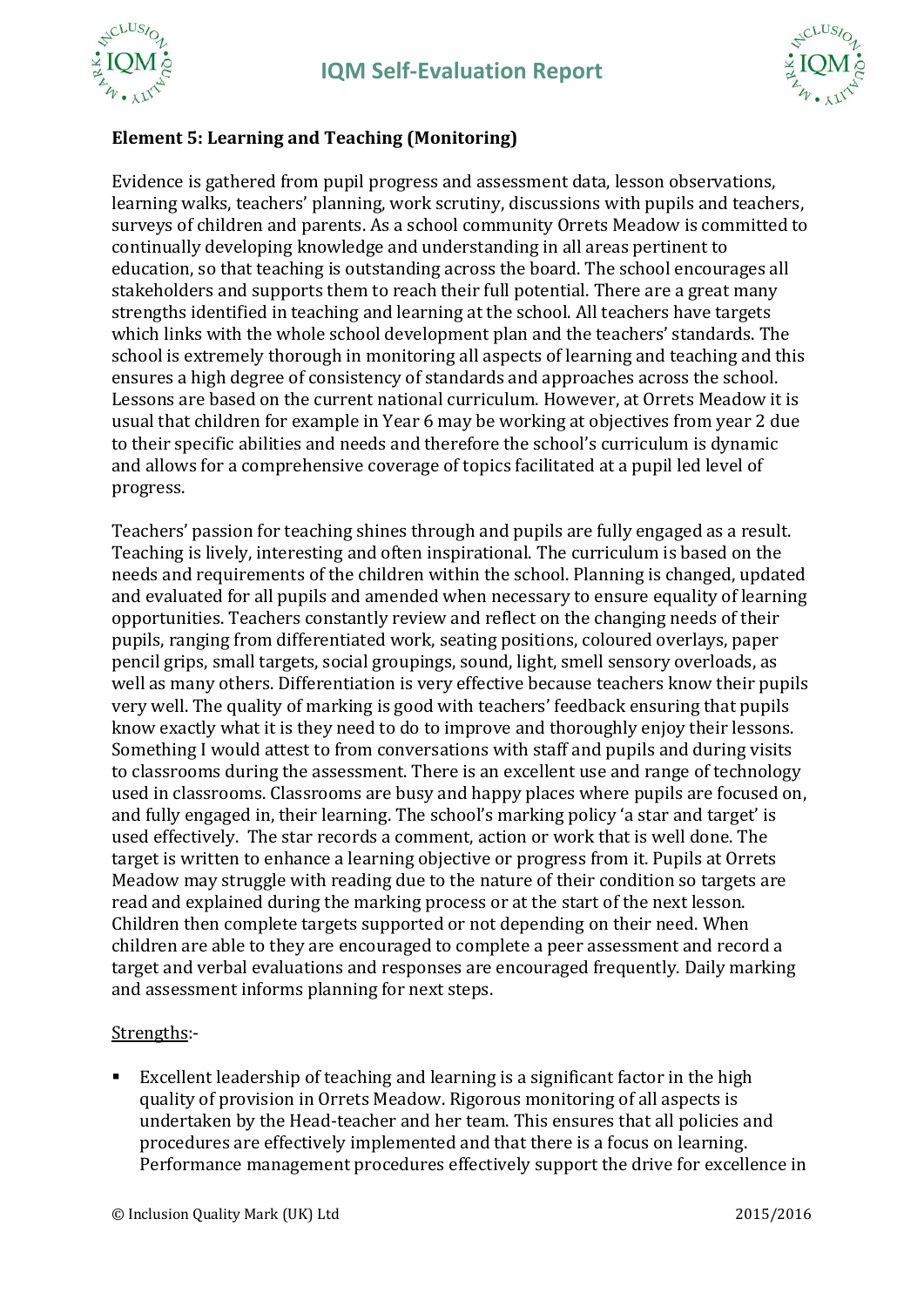



classroom practice.

- Teaching seen during the IQM assessment was very good and at times excellent. Teachers have developed their practice through rigorous monitoring, evaluation and observations. There is a real pride within the staff to ensure that children experience the best teaching and they are enthusiastic about striving to be the best. Everyone I spoke to felt supported and challenged to be the best they could. Teaching is brisk and lively teachers ensure that pupils are actively encouraged to be involved in their own learning.
- The quality of support seen in classrooms was excellent. All staff are keen to develop not only their practice but to ensure pupils make better than expected progress and there is an underlying commitment to lifelong learning. Teachers and TAs work exceptionally well together to support all children. Daily discussions are held related to lessons and group work ensuring that the TAs are aware of the learning objectives for the day.
- As a result of the teaching and learning at the school pupils achieve to the best of their abilities and often make superb progress.
- Classrooms are busy and happy places where pupils are focused on, and fully engaged in, their learning.
- Planning is well differentiated and reflects the needs, ability and interests of the pupils, taking account of different learning styles. A range of teaching strategies are employed and different support programmes are in place, which are clearly identified on planning.
- The curriculum ensures that children are motivated to learn. The provision of a wide range of lunchtime activities designed to ensure that pupils enjoy learning and are engaged in active learning opportunities has a positive impact on their development. There are excellent opportunities for pupils to develop their spiritual, moral, social and cultural understanding.
- Pupils are able to access a range of learning opportunities using ICT. Specialised resources are effectively utilised to support any identified needs.

#### Areas for development:-

There are no areas for development other than those already identified by the school as *'Future Plans'* for this element.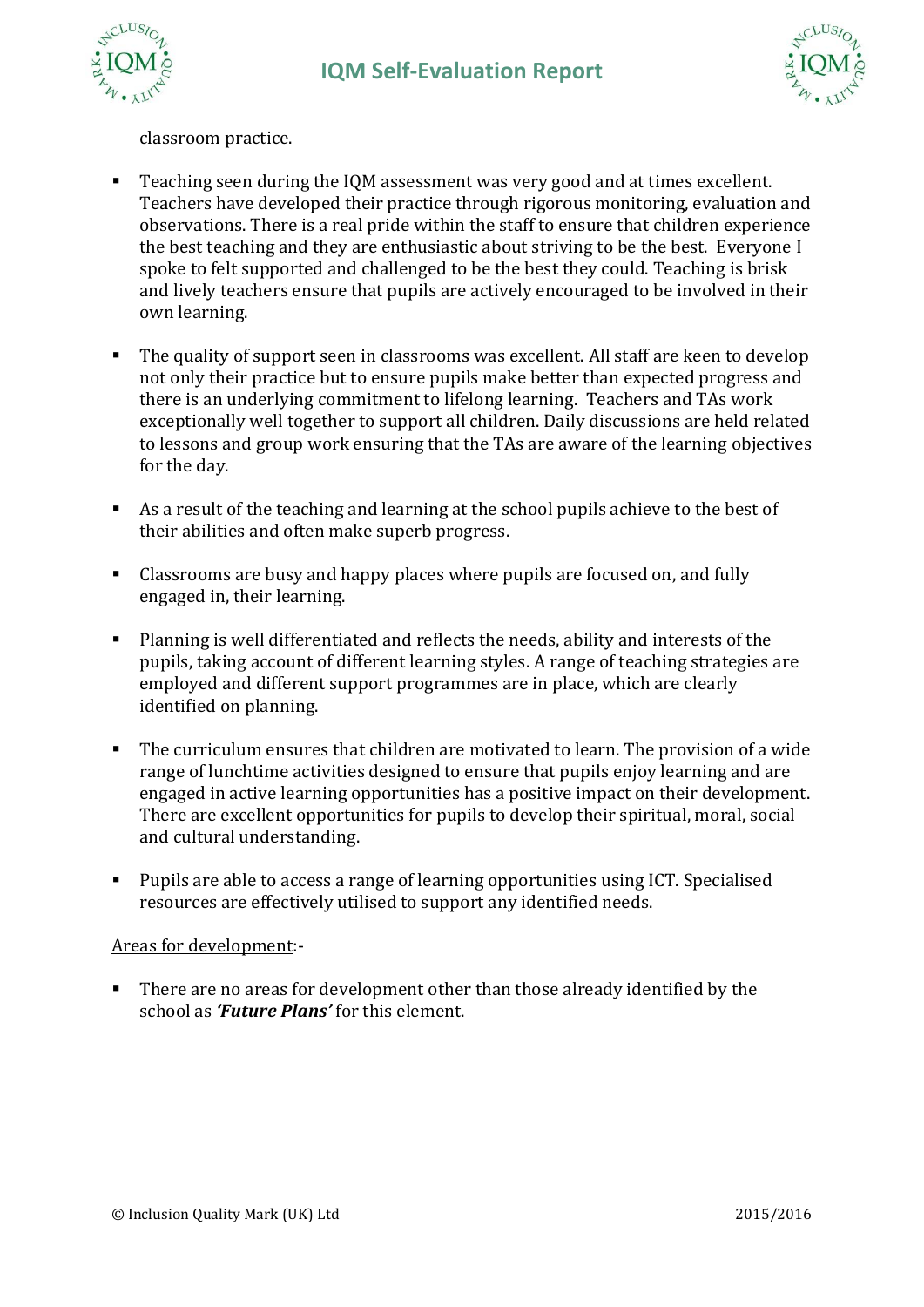



# **Element 6: Parents, Carers and Guardians**

There is an excellent partnership between parents and the school. The parents who were spoken to during the assessment were full of praise for the school. The school operates an open door policy so any concerns are shared immediately, meaning there is shared understanding between teachers, parents and other professionals of the processes that lead to improved learning and well-being within the classroom. Orrets Meadow recognises that parents have a most important stake in the education of their children and play a significant part in supporting their children`s learning. Effective parental involvement sets aspirations and shapes the child`s self-concept as a learner. The school is very welcoming to parents and carers. Parents and carers are given good guidance in how to support their children's progress. A wide variety of workshops are provided, for example, sensory processing, dyslexia, behaviour and maths support for parents and carers. There are many opportunities for parents to engage in their children's learning and they always feel welcome in school. All parents spoken to during the assessment were delighted that their children had a place at the school and emphasised how welcome everyone is made to feel. They said that the school listens and supports them very well. Parents are confident that any of their concerns are addressed and feel well supported. They have access to relevant staff quickly, allowing early resolution of any concerns.

Regular newsletters keep them informed of school activities and through Home School diaries, link books, phone calls and emails and meetings and they report that they are kept well informed about progress their children are making. Parents are justifiably very proud of the school and feel confident that the staff team know and understand their children well, recognise their abilities and needs and cater well for their individuality. They say that they are listened to and kept well informed and are involved in all discussions and decisions about their children. Parents are invited to annual reviews for their children and opportunities to attend events such as assemblies are also provided. Parents hold the school in high regard. Parental questionnaires indicate that parents are very satisfied with the school. From the 2016 survey 98% said they believed their child had made good progress in reading and writing. Some described progress as "Progress is beyond our expectations" "Fantastic progress in a short time" "I am beginning to see a real difference" "Definitely improved". 100% think the school is well led and managed, 100% feel behaviour is dealt with clearly and fairly, 100% feel children are safe in school and are taught how to keep safe and 100% said teaching was good. 100% would recommend the school to another family, with many saying they already have. A fantastic testament to such an outstanding school and the efforts they put in for their pupils and their families.

## Strengths:-

 Parents are valued very highly as partners in their children's learning. Their views are regularly sought and their response to the most recent parental questionnaire is very positive. Staff including senior leaders, are regularly outside in the morning and after school so that parents get to know staff and are able to speak to them on a regular basis. This enables the school to gather information about how parents feel about a range of issues.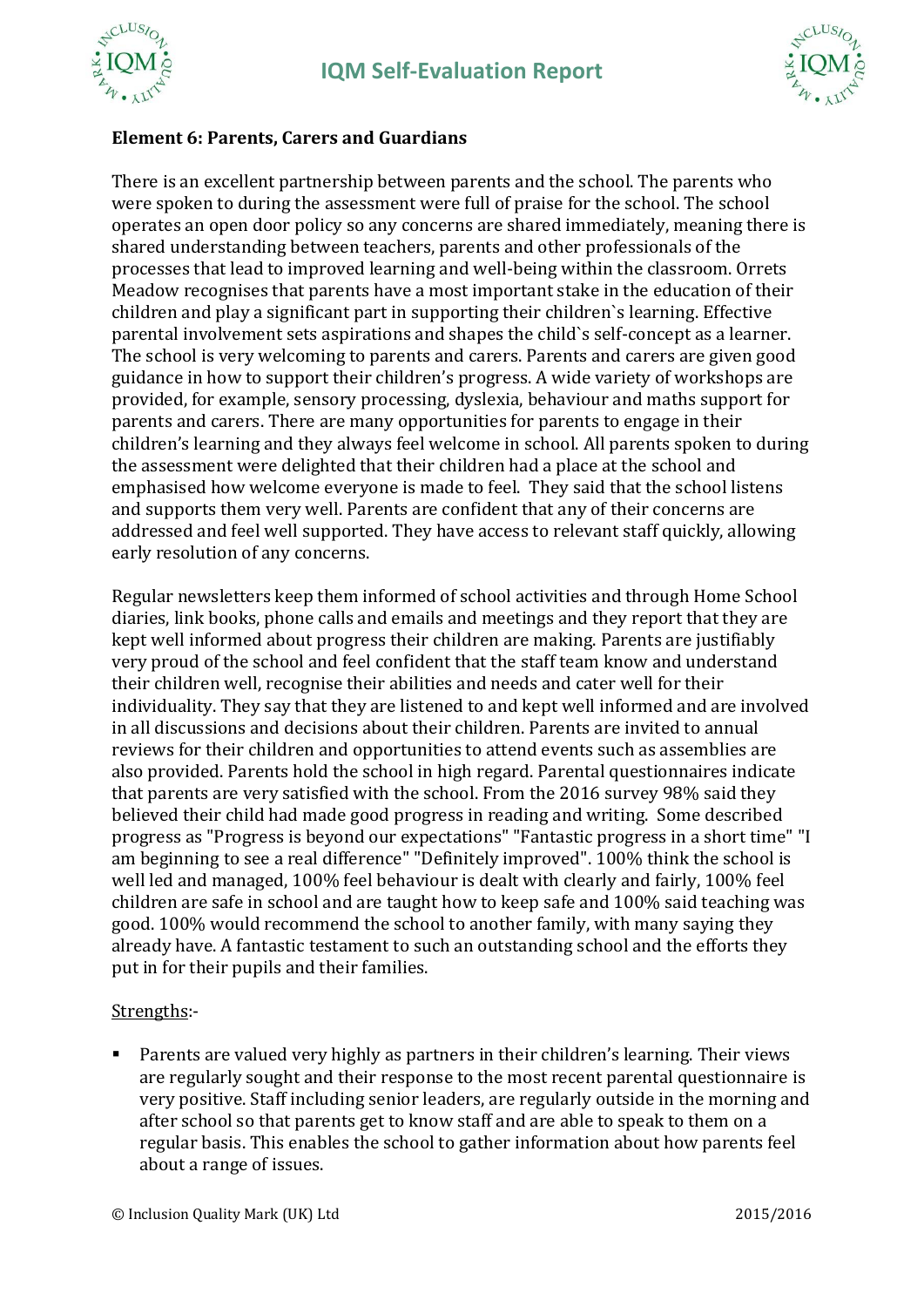



- The parents interviewed spoke very highly of the school and were extremely appreciative of the excellent care and learning provided for their children. They reported that the school gives them very good information about their children's progress. They are invited into school regularly and are offered excellent support. They attend parents' meetings which offer them opportunities to discuss their child's progress and for teachers to share targets.
- **Parents appreciate the level of challenge that staff present to their children so that** they make good progress. They also value the communication from school enabling parents to understand what they can do to help their children succeed at school.

## Areas for development:-

- Consider working towards the Leading Parent Partnership Award (LPPA).
- Continue to develop parent workshops.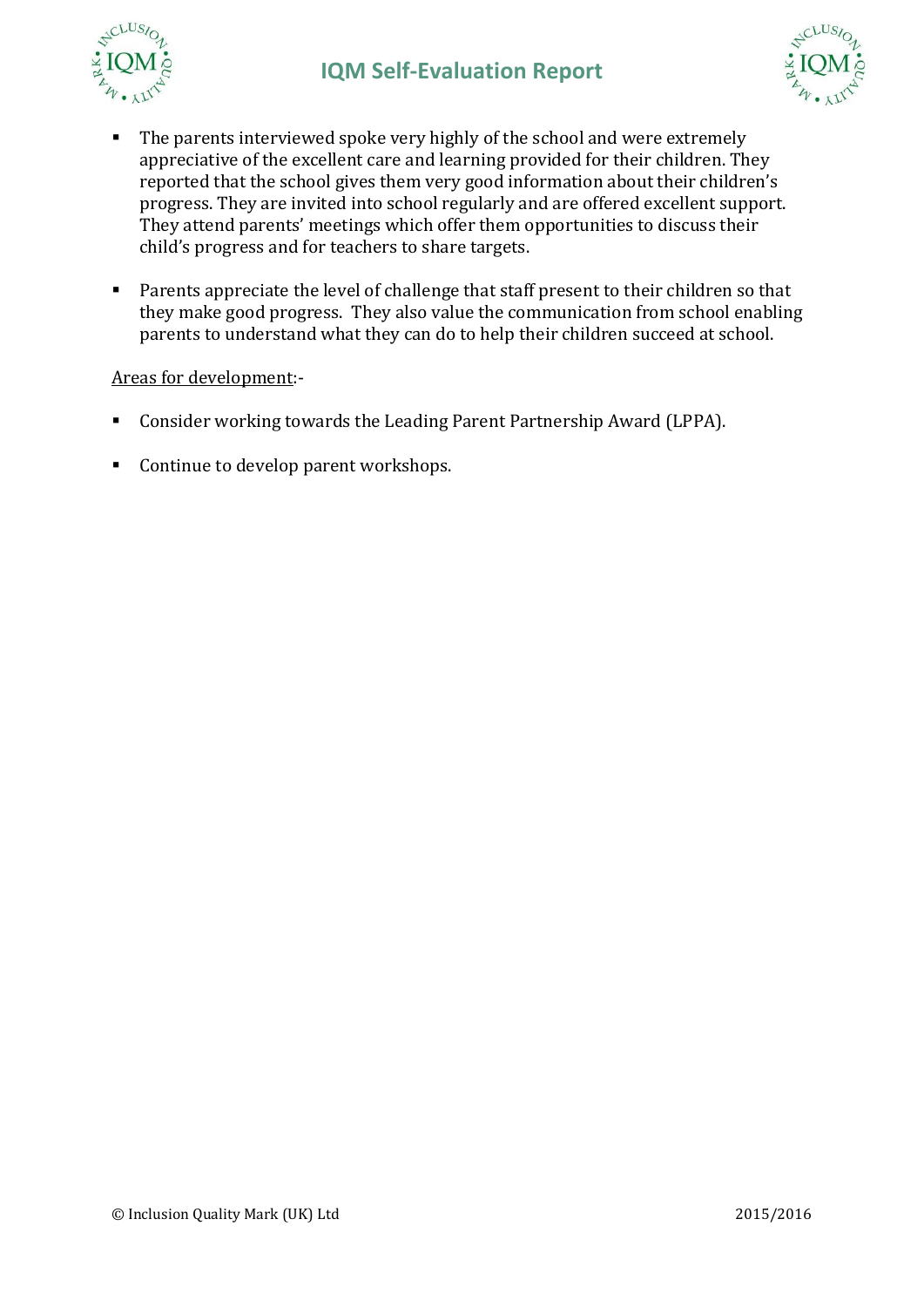





## **Element 7: Governing Body and Management**

There is strong leadership from Governors, the Head-teacher and SLT who have successfully driven the school development through a period of great change that included a change of leadership structure within school, a new Chair and Vice Chair of governors who have a shared vision with the SLT for the future direction of the school, a change in provision that caters for ASC and SpLD pupils as well as their wide ranging additional needs, underpinned by the expertise within school to enable pupils to make rapid progress in English and Maths and the wide ranging local and national SEND changes. Termly Governor visits to school and classes mean they have a very good knowledge of school life and are able to effectively challenge practice where appropriate, borne out by my conversation with the Chair of Governors during the assessment.

Orrets Meadow works in partnership with many agencies and schools. Multi agency working is well established and staff are used to working with a range of other professionals such as CAMHS, Educational Psychologists, School Nurse, Paediatricians, Speech Therapists, Clinical Psychologists, Pressure Points, Specialist Teachers, Social Workers, Family Support Workers etc. The school is part of many networks and they are proving to be invaluable in sharing good practice and resources such as through the Wallasey Head-teachers' group and including sharing a speech therapist, the Moreton and Leasowe network where Head-teachers meet half termly to discuss issues and arrange collaborative activities, through joint staff meetings, for different year groups that take place on writing moderation, Year 6 teachers from across Moreton meet regularly to discuss and share good practice and take part in moderation exercises and the Special schools' meetings related to KS1/2/3 where they share good practice, for example where discussion around the electronic assessment system which has been created with the LA. This system has been shared as good practice with all special schools across the Wirral. Writing moderation takes places cross phases in special schools for accuracy in levelling. Orrets Meadow purchases valuable services from EQ (Education Quality) a traded service providing curriculum support, Governor and Safeguarding support. This provision allows them to access bespoke training designed to meet the needs of our pupils and teachers.

The Governing Body actively endorses and promotes the school policy on Inclusion. Governors are both supportive and challenging, holding the school to account for the progress and attainment of all pupils. Governors have a high profile in the school, visiting as often as possible. Orrets Meadow is an inclusive school where equality is a core principle. The Governing Body works in partnership with the Head to develop and drive the strategic vision of the school and ensures a whole school culture and environment within which everyone is empowered to work together to achieve success. The Governors provide strategic leadership and accountability and fulfil their role as a `critical friend', holding the school to account with regard to achievement, challenging it to promote excellent progress, high expectations and enjoyment for all, in an exciting, creative and innovative learning culture where children are safe and feel confident, engaged and fulfilled. They oversee the effective leadership and management of the school to ensure that the provision for the children is the best that it can be. The Governing Body encourages the school to secure the commitment of the wider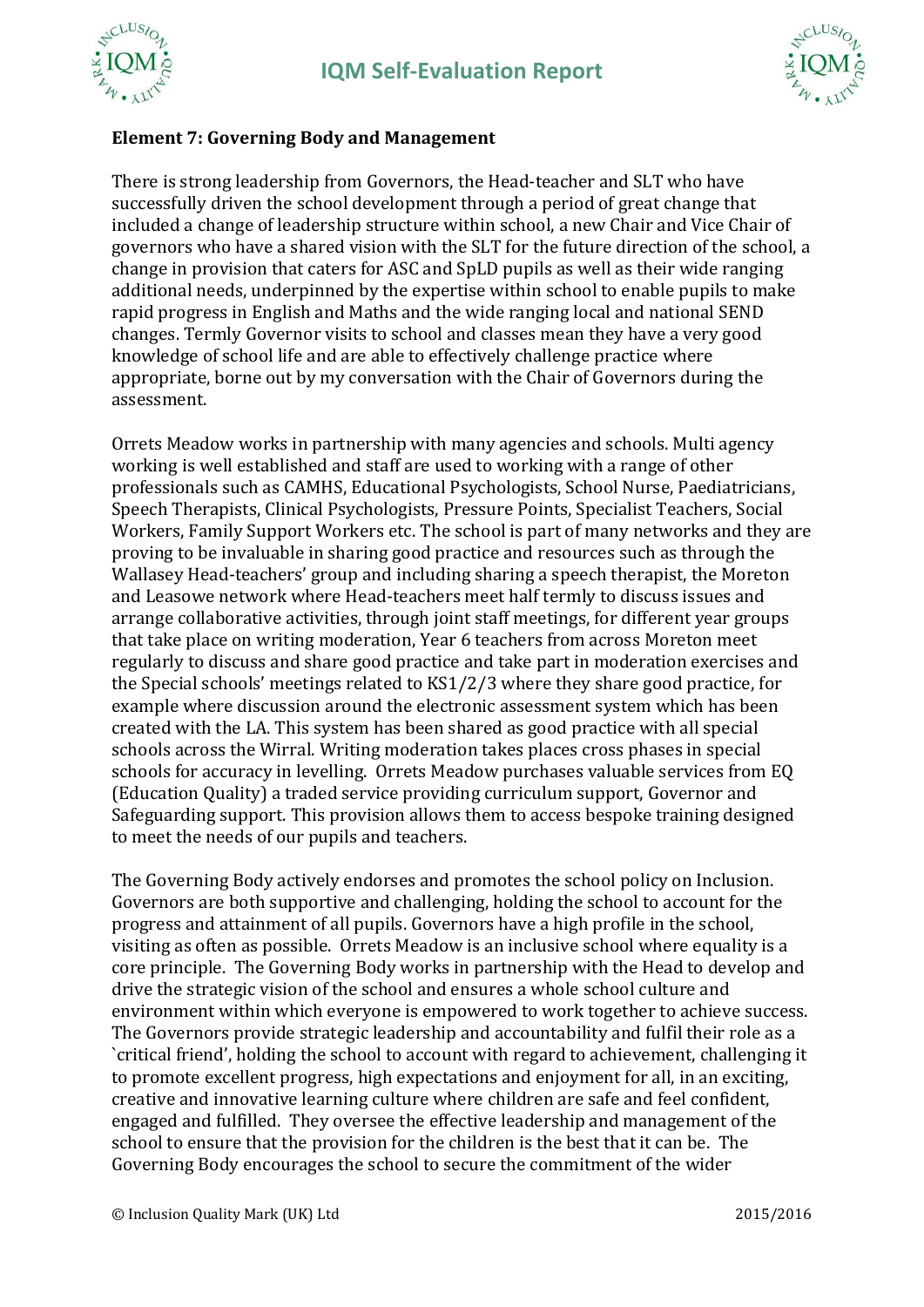



community to Orrets Meadow, by engendering productive partnerships with, for example, schools, other services and agencies for children, the Local Authority etc. Governors support high quality monitoring, understand school data and support the SLT in the inclusion of all pupils and parents in their school community.

## Strengths:-

- The quality of Leadership and Management is outstanding with drive and vision to be the very best. The extremely effective Senior Leadership team lead by an outstanding Head and supported by Leaders at all levels, has a very clear vision of what makes the school successful and inclusive. This is clearly seen in the way the school works with all its partners to ensure that their children have access to the best opportunities no matter their starting point.
- A skilled teaching team and a very effective Governing Body have enabled school leaders to continue to build upon the school's performance.
- The governors feel able to support the school and are capable of challenge and being a 'critical friend', when necessary and appropriate. They are fully supportive of the school and the continuing drive to maintain high standards and improve further.
- Governors support high quality monitoring, understand school data and support the SLT in the inclusion of all pupils/parents in their school community.

#### Areas for development:-

Consider applying for and achieving the Governor Quality Mark.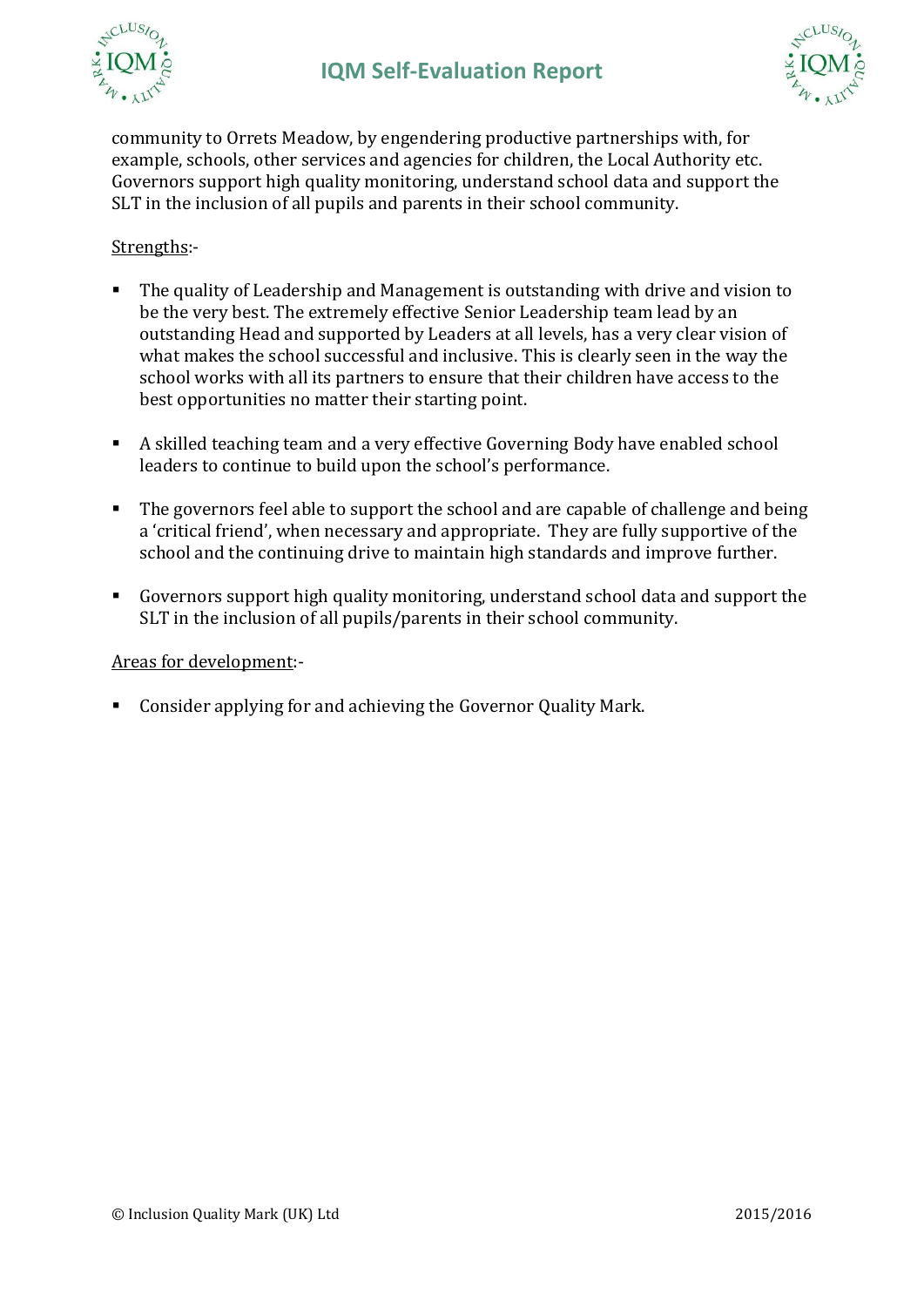



# **Element 8 - The School in the Community**

The school has very strong links with organisations within the local community, ensuring that all of their pupils are involved in experiences and activities out of the school environment which enhances their curriculum and learning opportunities and enables them to become contributing members of their local communities. Orrets Meadow has links with the community through a variety of ways through assemblies with the theme being people in our community including visits from the local police, the fire brigade, train safety and the vicar from the local church visits for assemblies as well. The school supports charities such as The Charles Thompson Mission, harvest festival donations and charity events for Clair House, Cancer research and St Johns Hospice. Links with the local church for Christmas events and workshops for religious events at Christ Church, Moreton Baptist Church and visits to Liverpool Childwall Jewish Synagogue. They also have links with a local solicitors and Karl Tatler, estate agents who have supported the school with football kits and resources. Sporting activities with other local primary schools including football matches with Sandbrook School Moreton, Lingham School Moreton, Christchurch Moreton and sporting events at the local high school, Claremount Special School, Birkenhead Park School, Kingsway Academy and South Wirral High. Children also participate in the Wirral school games.

The school has a number of accolades, accreditations and awards that support inclusion such as HMI PE and Sport Premium for Schools Survey, a Case Study in November 2014, Basic Skills Award their 5th Award over10 years in June 2013, ECO Schools Award both at Bronze and Silver in December 2013, Green Flag Award – January 2014, Healthy School Status, Sainsburys' School Games Gold Mark – July 2015, Assured Food Standards/Soil Association Approved Bronze Catering 2015 and 'Primary School of the Year' Merseyside Sporting School finalist. Orrets Meadow is a truly inclusive school that works very hard to include everybody in the school both staff and pupils while also interacting with the local community and ensuring that nobody is left behind. It was a pleasure to assess such an outward looking and inclusive school.

## Strengths:-

- The school sees itself as an integral and important part of the local community and works closely with parents, governors and other local community groups very successfully. This is a true community school, right in the heart of the local community.
- The community is actively involved in school activities; this ensures a wide range of high quality out of school experiences for pupils.
- The school listens to the local community and consults on relevant issues, ensuring good relationships are maintained.
- The school has good links with other schools, including local primary and secondary schools.